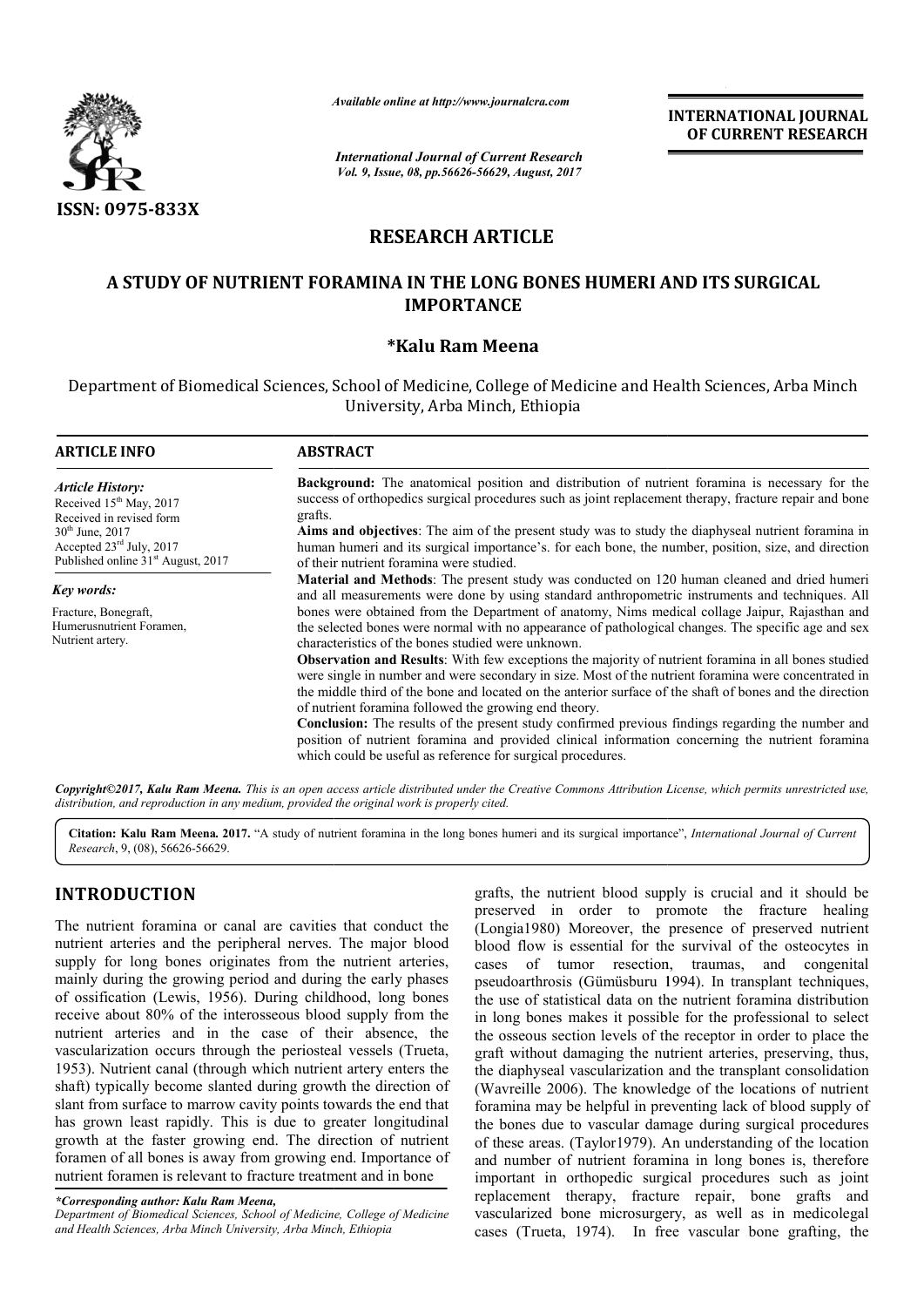nutrient blood supply is extremely important and must be preserved to promote fracture repair, with a good blood supply being necessary for osteoblast and osteocyte cell survival, as well as facilitating graft bone grafts and vascularized bone microsurgery, as well as in medicolegal cases (Gumusburun, 1994). However, there is still a need for a greater understanding of the location and number of nutrient foramina in the humeri. The aim of the present study is: To determination of the number, different position, size and the direction of nutrient foramina in the shaft of human humeri.

## **MATERIAL AND METHODS**

**Material Use:** 120dried human humeri, magnifying glass, surgical needles, osteometric board, digital camera, Permanent marker, sprite, white tape, cotton and color rubbers bands.

**Methods:** The material of the present study consisted of 120 adult human cleaned and dried bones They were obtained from the Department of Anatomy, Nims medical collage Jaipur. All selected bones were normal with no appearance of pathological changes. The specific age and sex characteristics of the bones studied were unknown. All the bones were cleaned with sprit swab to removing of any kind of blockages of nutrient foramina and dust particles on the bone and labeled the bones by numbers of 01 to 120 of each with permanent marker. The nutrient foramina were observed in all bones with the help of a hand lens. They were identified by their elevated margins and by the presence of a distinct groove proximal to them. only well-defined foramina on the diaphysis were accepted. To determine the size insert, the needle of 24 hypodermic size in the nutrient foramina if it insert properly was considered as a dominate foramina if not then was considered as secondary foramina and bind the rubber band near the nutrient foramina and the foramina at the ends of the bones were ignored.



**Figure 1. A photographs of Material used during study of nutrient foramina**

**Data analysis:** The following data were studied on the diaphyseal nutrient foramina of each bone:

**Number:** Bones were examined for the number of nutrient foramina by help of hand lens.

#### **Position**

**Calculation of the foraminal index:** The position of all nutrient foramina was determined by calculating a foraminal index (FI) using the formula:

FI = (DNF/TL) x 100 (Hughes, 1952; Shulman, 1959).

 $DNF = The distance from the proximal end of the bone to the$ nutrient foramen.

 $TL = Total bone length$ .

**Determination of the total length of humerus:** The distance between the proximal margin of the head of the humerus and the most distal aspect of trochlea.



**Figure 2. A photographs of osteometric board**

## **Subdivisions of position of foramina according to Foramina index**

The position of the foramina was divided into three types according to FI as follow:

- **Type 1:** FI up to 33.33, the foramen was in the proximal third of the bone.
- **Type 2:** FI from 33.33 up to 66.66, the foramen was in the middle third of the bone.
- **Type 3:** FI above 66.66 the foramen was in the distal third of the bone

### **Size**

The Nutrient foramina smaller than the size of 24 hypodermic needles (0.55x25mm in diameter) Were considered as being secondary foramina (S.F) while those equal or larger were accepted as being dominant foramina (D.F).



**Figure 3. A photographs of Humerus, anterior surface showing double nutrient foramen on the anteromedial surface of Shaft, The Foramen is located in middle 1/3rd (Type-2) and Distal 1/3rd (Type -3) and directed distally (downwards)**

**Direction:** A fine stiff wire was used to confirm the direction of the foramen.

**Photographs:** Photographs were taken by a Sony digital camera (16.1mega pixels). Each photograph had a definition of 16x12 cm.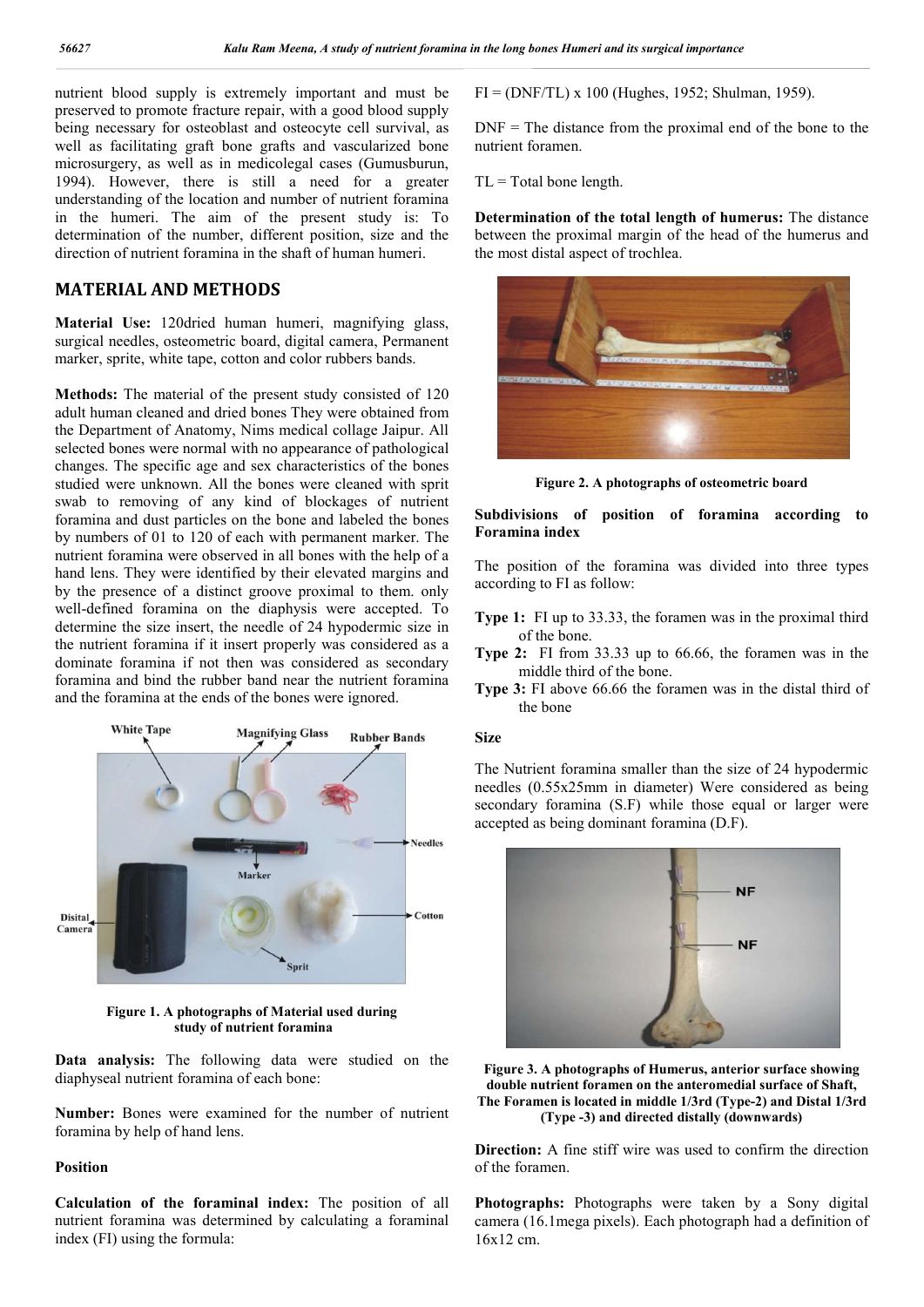

**Figure 4. A photographs of Humerus, posterior surface showing single nutrient foramen on the posterior surface of Shaft, The Foramen is located in middle 1/3rd (Type-2) and Distal 1/3rd (Type -3) and directed distally (downwards)**

**Table 1. Distribution of nutrient foramina in the long bones of upper limb**

| <b>Bone</b>                 |     | Number of Bone Number of Foramina | Persentage |
|-----------------------------|-----|-----------------------------------|------------|
| <b>Humerus</b><br>$(N=120)$ | 108 | Single                            | 90.00%     |

**Table 2. Position and direction of dominant nutrient foramina in long bones of upper limb**

| Bone    |                  | Direction    |             |          |
|---------|------------------|--------------|-------------|----------|
|         | $T$ vne- $\vert$ | Tyne-2       | Type-3      |          |
| Humerus |                  | 108 (81.81%) | 24 (18.18%) | Distally |

**Table 3. Site and number of dominant (DF) and secondary (SF) nutrient foramina in humerus**

| Total number | Percentage | Number of Foramina |                          |                          |    |
|--------------|------------|--------------------|--------------------------|--------------------------|----|
|              |            | <b>SINGLE</b>      |                          | DOUBLE                   |    |
|              |            | DF                 | SF                       | DF                       | SF |
| 116          | 78.37%     | 100                | 08                       | 08                       |    |
| 24           | 16.21%     |                    | 08                       | $\overline{\phantom{a}}$ |    |
| 08           | 5.40%      | 08                 | $\overline{\phantom{a}}$ | ۰.                       |    |
|              |            |                    |                          |                          |    |

#### **Statistical analysis**

The results were analyzed and tabulated using the Statistical Package of Social Sciences (SPSS) 8.0 windows. The range, mean and standard deviation of FI were determined.

#### **T-Test on position of Nutrient Foramen**

An Independent sample t-test is conducted with the help of SPSS-16 for the position of nutrient foramen (as found in the study) in all the bones considered in the sample for study and result shows that in all the cases the significance value is very less (less than 0.05). This shows that the mean values of the position of nutrient foramen for the sample considered for the study are significantly different from that of the population mean.

## **RESULTS**

**Number:** Out of 120 humeri 108(90%) had a single foramen and 12 (10%) had double foramina.

#### **Position**

The maximum nutrient foramina were located along the middle third of the humerus with the foramen index ranging between 33 and 66. There were total 132dominant nutrientforamina out of them 108(81.81%) were located in the middle third (Type-2) and 24 (18.18%) were in the distal third (Type-3).

**Direction:** The nutrient foramina in all humeri examined were directed distally.

**Site**: there were total 148 (132 dominants and 16secondary) nutrient foramina, out of them 116 (78.37%) were on the antero medial surface in which 108 were dominant and 8 were secondary and 24 (16.21%) were located on the medial surface in which 16 were dominant and 8 were secondary,8 (5.40%) were located on the posterior surface close to the medial border and all were dominant.

**Size:** Out of the 148 foramina, 132 (89.18%) were dominant and 16(10.81%) were secondary.

### **DISCUSSION**

**Number of Nutrient Foramina in Humerus:** In the present study, a single nutrient foramen has a higher percentage (90%) in the humeral bones, compared to that of double (10 %).Many studies reported a percentage approximately similar to that of the present result (Longia *et al*.,1980 (92.5%) Lutken, 1950 (76.3%) B.V.Morianju 2011(93.6%); Vinay *et al*, 2011(92.5%) Perira 2011(88.5%) A.skawina (1994). Some studies reported a lower percentage of single nutrient foramina (53%-76%) (Mysorekar, 1967(58%), Forriol Campos *et al*.1987 (75%) Carroll, 1963(67.63%) S.Samarian2011 (60%), himangjoshi 2011(63%), Bridemen 1996 (53.2%). The range of occurrence of double foramina varied from 8%-42% and according to Kizilkanat (2007), the percentage of occurrence of triple